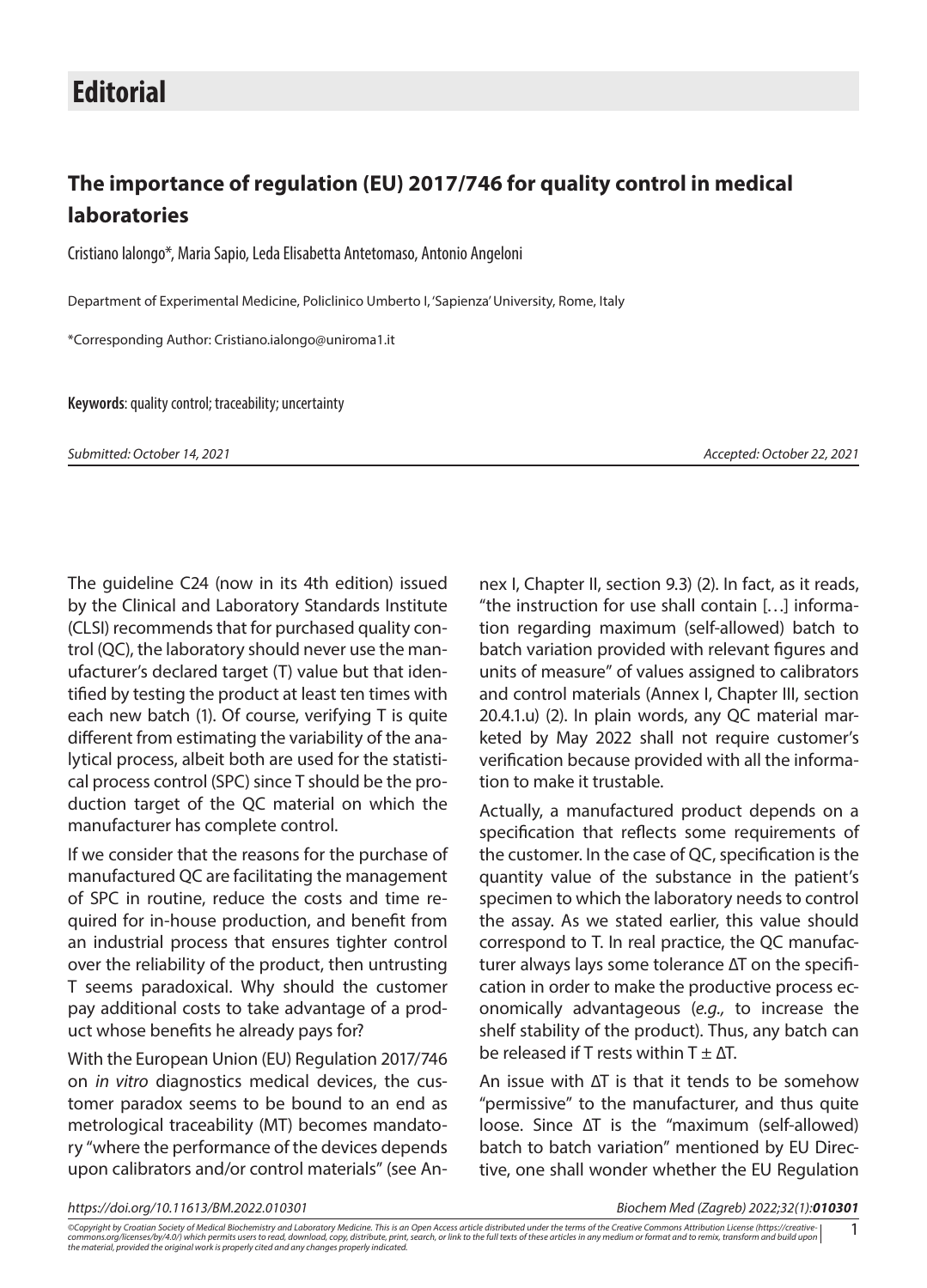could be actually able to give an end to the customer paradox. In order to understand this, let's suppose that an ideal automated analyser was meant to manage autonomously the SPC, and to this end, it was also able to acquire automatically the datum T to set its own Shewhart control chart (SCC). If the MT imposes to provide uncertainty on T, say  $u^2(T)$ , then based on what was stated insofar one should expect ∆T to be responsible for the largest contribution. Hence, could we run SPC without verifying T if the manufacturer provided ∆T? The answer can come from assessing the impact of ∆T in the typical (SCC).

In our example, consider a generic QC with  $T =$ 2.00 mg/L that manufacturer provides with 10% tolerance in its certificate, say  $\Delta T = 0.01T = 0.20$ mg/L. Considering that: a) T can only range within ±∆T, b) any value within ∆T is equally good for marketing, and c) the most probable T is what production aims for or  $\pm \Delta T = 0$ , then we can calculate as follows (3):

$$
u^{2}(T) = \frac{(0.20)^{2}}{6} (mg/L)^{2} \approx 0.01 (mg/L)^{2}
$$
  
Equation (Eq.) 1.

For SCC with individual measurements, robust estimates of the control limits (CL) are given by (4):

$$
CL = \overline{x} \pm E_2 \overline{MR}
$$
 Eq. 2.,

where  $\bar{x}$  is the centreline value,  $E_2$  is a constant and  $\overline{\text{MR}}$  is the mobile range. Thus posing  $\overline{x} = T$ ,  $\overline{\text{MR}} =$ 0.21 mg/L (from a previous experiment to set up SCC) and  $E_2$  = 2.66 (corresponding to 3SD) it yields:

$$
CL \cong 2.00 \pm 0.56
$$
 mg/L Eq. 3.

The uncertainty of CL is thus:

$$
u^{2}(CL) = u^{2}(T) + E_{2}^{2}u^{2}(\overline{MR})
$$
 Eq. 4.,

 $\overline{2}$ 

where  $u^2$  ( $\overline{MR}$ ) is derived from the standard error of  $\overline{\text{MR}}$ . Since u<sup>2</sup> ( $\overline{\text{MR}}$ ) << 0.01 (mg/L)<sup>2</sup> substituting it yields:

$$
u^2
$$
 (CL)  $\approx$   $u^2$  (T) = 0.01 (mg/L)<sup>2</sup> Eq. 5.

The expanded uncertainty of CL with 95% coverage is thus:

$$
U_{95\%}(CL) = 2\sqrt{u^2 (CL)} = 0.20 \text{ mg/L}
$$
 Eq. 6.

To find the critical fences on CL it is possible to add the half-width of  $U_{(95\%)}$  (CL) as follows (5):

$$
critCL = CL \pm \frac{U_{95\%}(CL)}{2} = (2.00 \pm 0.55) \pm 0.20 \text{ mg/L}
$$
  
Eq. 7.

To calculate the inner and outer critCL the following are used:

$$
critCL_{inner} = 2.00 \pm (0.55 - 0.20) mg/L \qquad Eq. 8a,
$$

$$
critCL_{outer} = 2.00 \pm (0.55 + 0.20) \text{ mg/L}
$$
 Eq. 8b.

The critical fences on the centreline is calculated as following:

$$
critT = T \pm U_{95\%} (T) = 2.00 \pm 0.20 \text{ mg/L} \quad \text{Eq. 9.}
$$

Thus, trusting  $T \pm \Delta T$  has two consequences. First, *per* Eq. 9, the centreline turns into a band within which all the values are equally good as T. Consequently, alarms due to repeated sequences, *e.g.,* 4 consecutive values on the same side of T at 1SD (4:1s), are less likely to be detected. Second, *per* Eq. 7 that shifts CL, the type I error (α) or probability of false positive chosen for the SCC actually changes (*i.e.,* outer critCL deflates it and the inner critCL inflates it). Likewise, also type II error (β) or probabil